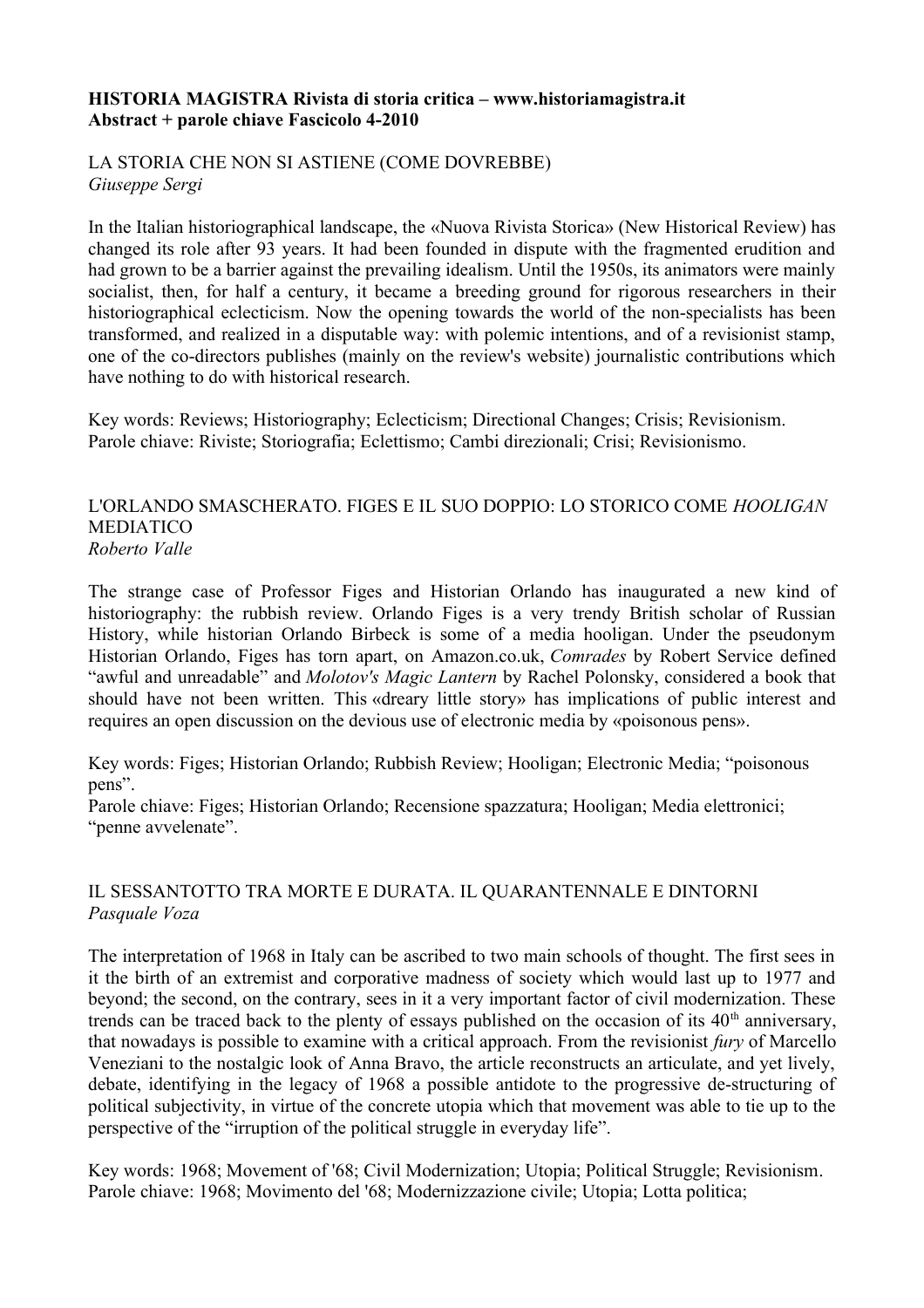### Revisionismo.

### «GIUSTIZIA DI TRANSIZIONE» ALLA SPAGNOLA, OVVERO COME LIQUIDARE IL GIUDICE GARZÓN *Jacopo Rosatelli*

In 2008, Spain's most high-profile Judge, Baltasar Garzón, investigated the atrocities of the Franco's regime. He is now facing trial charged with «abuse of power» and he could be struck off the Judiciary. The Supreme Court maintains that Garzón acted without jurisdiction, deliberately ignoring the 1977 amnesty law, which extinguishes any politically motivated crimes committed under the dictator's rule. The article analyzes this legal case, that can be interpreted as yet another episode of the social and political dispute related to the «Recovery of the Historical Memory» of the Civil War and the dictatorship which still divides contemporary Spain.

Key words: Spain; Garzón; Francoism; Spanish Civil War; Amnesty; Recovery of Historical Memory.

Parole chiave: Spagna; Garzón; Franchismo; Guerra civile spagnola; Amnistia; Recupero della memoria storica.

# LOCAL MEDIA. COM'È NATA LA TELEVISIONE LOCALE: ITALIA E OLANDA A CONFRONTO *Giacomo Andreucci*

In this essay the author outlines the comparison between the birth and the initial development of local television in Italy and in the Netherlands during the Seventies, focusing on Telebiella and Bijlmermeer LOB, considered to be the pioneers in local broadcasting.

The attention is centred on the concept of *local* television as intended by those TV stations, for whom the adjective local did not solely indicated the area physically reached by their programmes (it was not a "geographically reduced" scale of state-run television), but it signified first and foremost the involvement of local communities and their culture in running the TV stations and producing its contents. This essay will therefore discuss the evolution of local TV stations in both countries, starting from the origins up to this day and highlighting their drastic changes and new interpretations.

Key words: Telebiella; Bijlmermeer LOB; Local Television, The Seventies; History of Communication.

Parole chiave: Telebiella; Bijlmermeer LOB; Televisione locale; Anni Settanta; Storia della comunicazione.

### LA VIA GRAMSCIANA ALLA SCIENZA *Pietro Daniel Omodeo*

Gramsci's notes on science in his notebooks *Quaderni dal carcere* cast light on the theoretical positions of his "philosophy of praxis" towards Italian neo-idealism, on one hand, and Soviet Marxism on the other hand. Contrary to Italian idealists, Gramsci confided in the results of natural science, despite the fact that he conceived his "absolute" historicism as a dialogue and a correction of Croce and Gentile's conservative philosophies. Gramsci thought science was rooted in history like all other aspects of culture, ideologies and philosophies. He privileged the history of science as the way to understand science itself. Gramsci strongly criticized the opinions on science expressed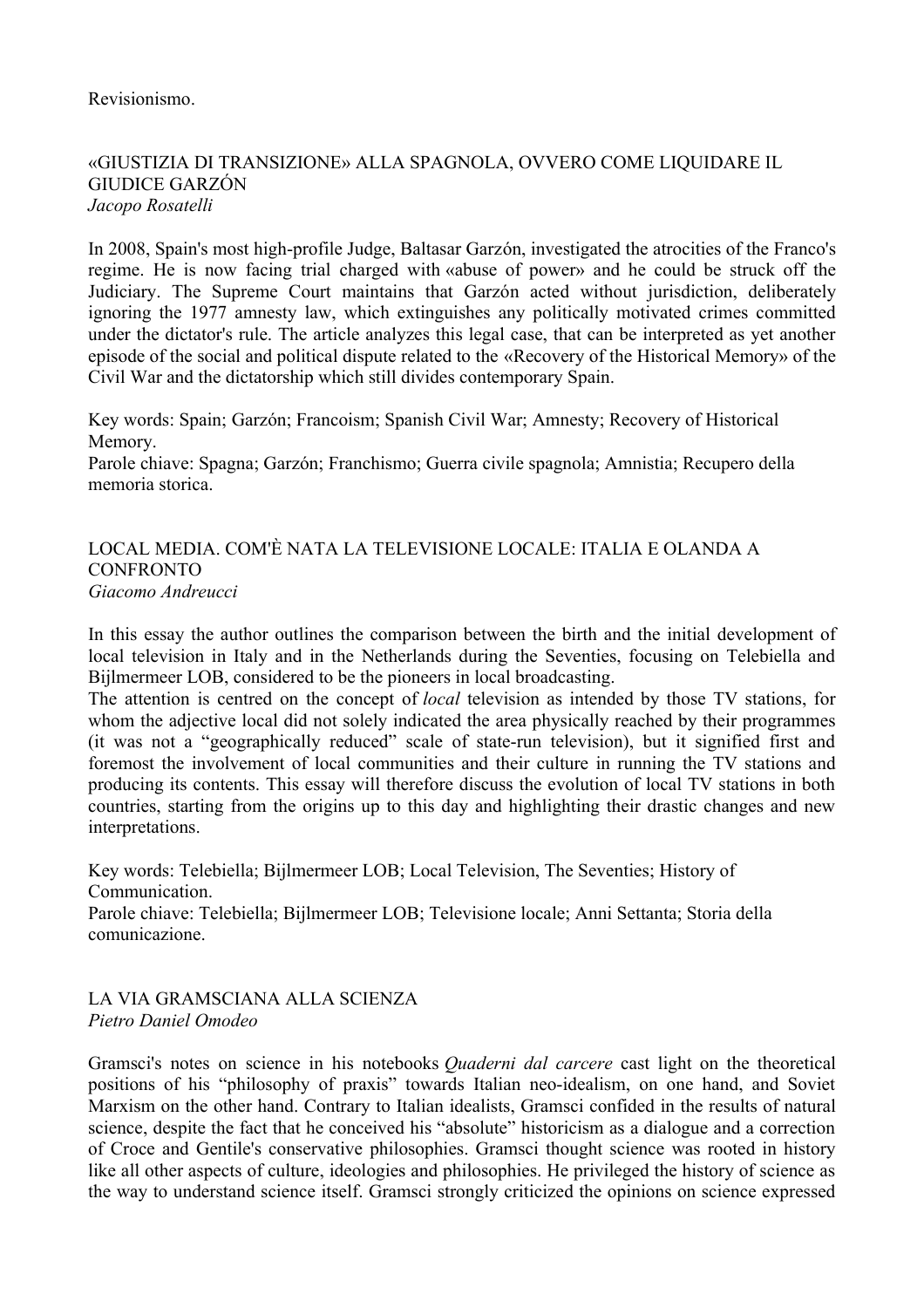by the Soviet Marxist Bukharin in the well known *A Popular Textbook of Marxist Sociology* and in a speech he delivered at the *International Congress of History of Science and Technology* which was held in London in 1931. Although Gramsci agreed with him on an "externalist" approach to the history of science, he objected to socio-economical and technical reductionism, as well as to cryptopositivist materialist objectivism. Hence Gramsci's original attempt to correct Soviet Marxism by the means of historicism, in a manner which is the reverse but complementary of his criticism of Italian neo-idealism.

Key words: Antonio Gramsci; History of Science; Bukharin; Historicism; Italian neo-idealism; Soviet Marxism.

Parole chiave: Antonio Gramsci; Storia della scienza; Bukharin; Storicismo; Neoidealismo italiano; Marxismo sovietico.

# DAL CARCERE. TESTIMONIANZE DI PRIGIONIERI POLITICI PERUVIANI *Juan Carlos Bonilla*

From the Peruvian prison-tombs, two works come to us of two former guerrilla-fighters, the leaders of the Movimiento Revolucionario Tupac Amaru (MRTA), who have been imprisoned for more that fifteen years: Maria Lucero Cumpa Miranda and Miguel Rincon Rincon. The first testimony is about the detention of the only woman at the top of the Movement, her hopes, her strength and the contradictions in the Peruvian legal system on the matter of detention. Then we have three works by the founder and second in command of MRTA, works regarding the agricultural issue, one of the most important problems in Peru, the reclaiming of the original identity in order to protect their roots (Andean, Half-cast, Afroamerican, all enriched with Asian and European insertions) and the need for the unity of the Latin American homeland.

Key words: MRTA; Political Prisoner; Dictatorship; Internationalism; Identity; Andean Community.

Parole chiave: MRTA; Prigioniero politico; Dittatura; Internazionalismo; Identità; Comunità andina.

CHE COSA È SUCCESSO IN GRECIA? *Antaios Crysostomidis*

After the recent events that have shaken Greece, newspapers, intellectuals, and politicians from all over the world are asking themselves what has happened and if these events can spread to other countries. Here is an excerpt of a speech by Antaios Crysostomidis, a Greek intellectual, who examines the causes of the "Greek crisis", reflecting on its consequences.

Key words: Greece; Greek Crisis; Political Parties; European Union; Economy. Parole chiave: Grecia; Crisi greca; Partiti politici; Unione Europea; Economia.

#### LA SONNAMBULA. IL DIBATTITO STORIOGRAFICO E RELATIVISMO IN FRANCIA NEGLI ANNI SETTANTA *Davide Guerra*

*Making history* and *reflecting on the historical knowledge* are often considered as two antithetical attitudes. Relying on an empiric paradigm, the former aims to increase its ability to criticize testimonies (evidences). The latter shows instead the limits of an excessively scientific setting,